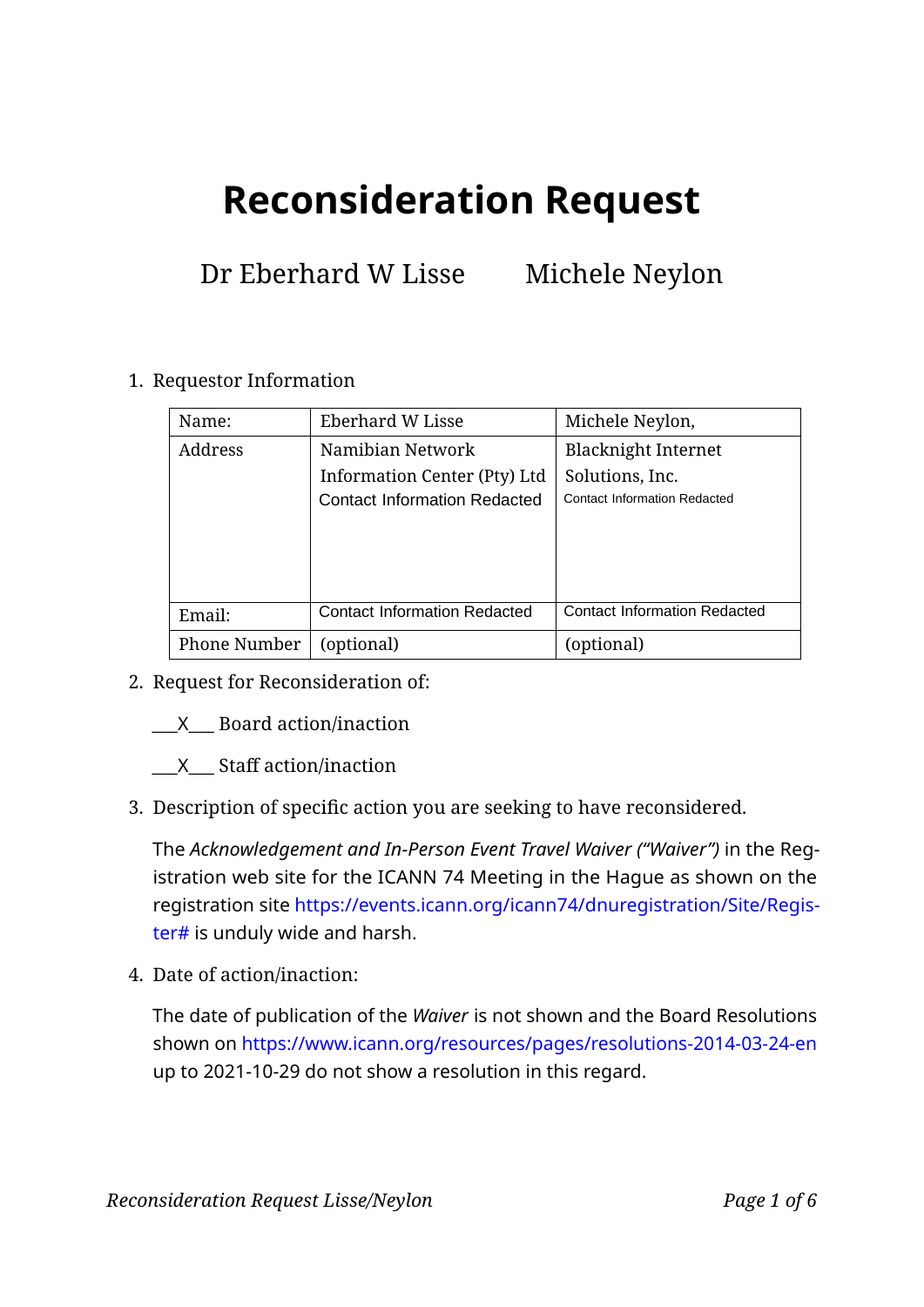5. On what date did you become aware of the action or that action would not be taken?

On or around 2022-04-01.

6. Describe how you believe you are materially and adversely affected by the action or inaction:

The *Waiver* constitutes a blanket exclusion of any liability whatsoever including actual fault and imposes enforcement burden, if any, on the participants.

7. Describe how others may be adversely affected by the action or inaction, if you believe that this is a concern.

See item 6.

8. Detail of Board or Staff Action/Inaction – Required Information

https://events.icann.org/icann74/dnuregistration/Site/Register# states (inter alia):

 $[...]$ 

#### *Ability to Travel*

See item 6.<br>
See item 6.<br>
Detail of Board or Staff Action/Inaction – Required Information<br>
https://events.icann.org/icann74/dnuregistration/Site/Register# state:<br>
alia):<br>
[...]<br> **Ability to Trave!**<br>
I have reviewed travel *I have reviewed travel advisories and requirements for my travel destination and transit location(s), as well as my local government's travelers advisories, and health section of the U.S. Centers for Disease Control and Prevention's* <sup>1</sup> *website, and am informed of health and safety risks present in those locations.*

 $[$ ... $]$ 

### *Applicable Laws, Regulations, and Policies Regarding Conduct*

 $[...]$ 

*I understand that I may be required to leave the Event at the sole discretion of ICANN's employees* 2 *, agents and representatives, I may be referred to* the appropriate ICANN officials and ICANN Community leadership for *further disciplinary action, and I may be banned from future program participation.*

<sup>1</sup>*Emphasis supplied by the writers.*

<sup>2</sup>*Emphasis supplied by the writers.*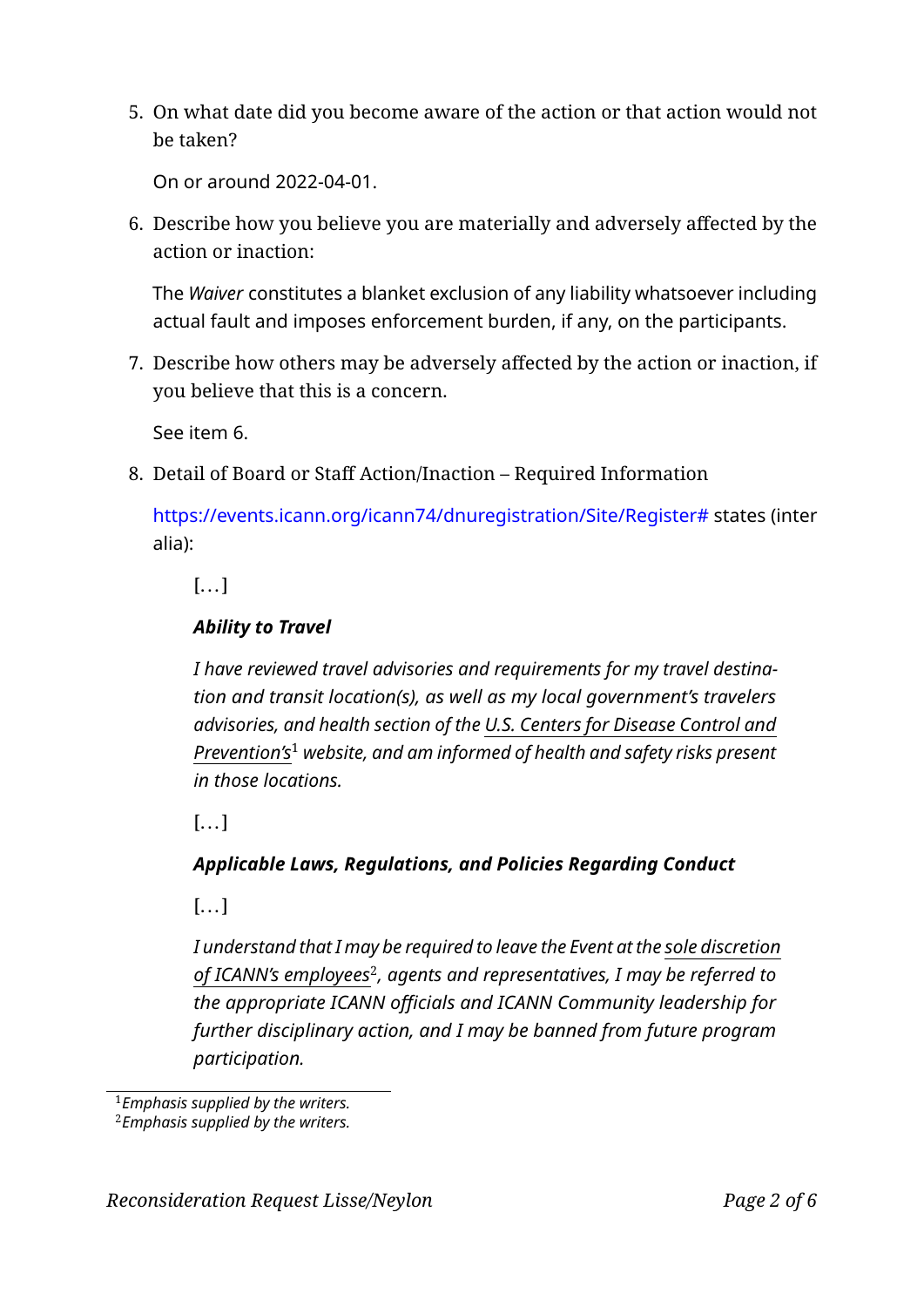$[$ ... $]$ 

### *Release and Indemnification*

*I hereby knowingly assume all risks, and covenant not to sue any employees, board members, agents, executives, contractors or volunteers of ICANN or its aliate for any expense, loss, damage, personal injury, including loss of life, illness, including but not limited to COVID-19, disability, property damage, or property theft or actions of any kind that I may hereafter suffer or sustain before, during, or after the Event, unless said expense, loss, damage, personal injury, including loss of life, illness, disability, property damage or property theft or actions of any kind is* caused by the sole, gross negligence of ICANN or its affiliate. This Liability *Waiver and Release is specifically binding upon my heirs and assigns and is knowingly given.*

alsability, property aamage or property thert or actions of any kind<br>caused by the sole, gross negligence of ICANN or its affiliate. This Liabili<br>Waiver and Release is specifically binding upon my heirs and assign<br>and is k *I agree to indemnify and hold ICANN and its affiliate harmless from and against any claims, suits, causes of action, loss, liability, damage or costs, including court cost and attorney's fees, and fees to enforce this Agreement, that ICANN may incur arising from my involvement in the Event.*

 $[...]$ 

9. What are you asking ICANN to do now?

The whole *Waiver* should be rewritten.

It is quite laudable that ICANN should, seeks to avoid being held liable for participants' or even staff's exposure to Covid-19, but as written it is doubtful whether it even achieves that.

It should be possible to put something to the extent of

*ICANN will do its best to provide a safe environment during the ICANN 74 meeting. This may include measures over and above requirements imposed by local government at the time of the meeting, such as wearing of masks, social distancing, disinfection, vaccination requirements and/or other reasonable measures. Participants are responsible themselves for making appropriate arrangements, in particular health and travel*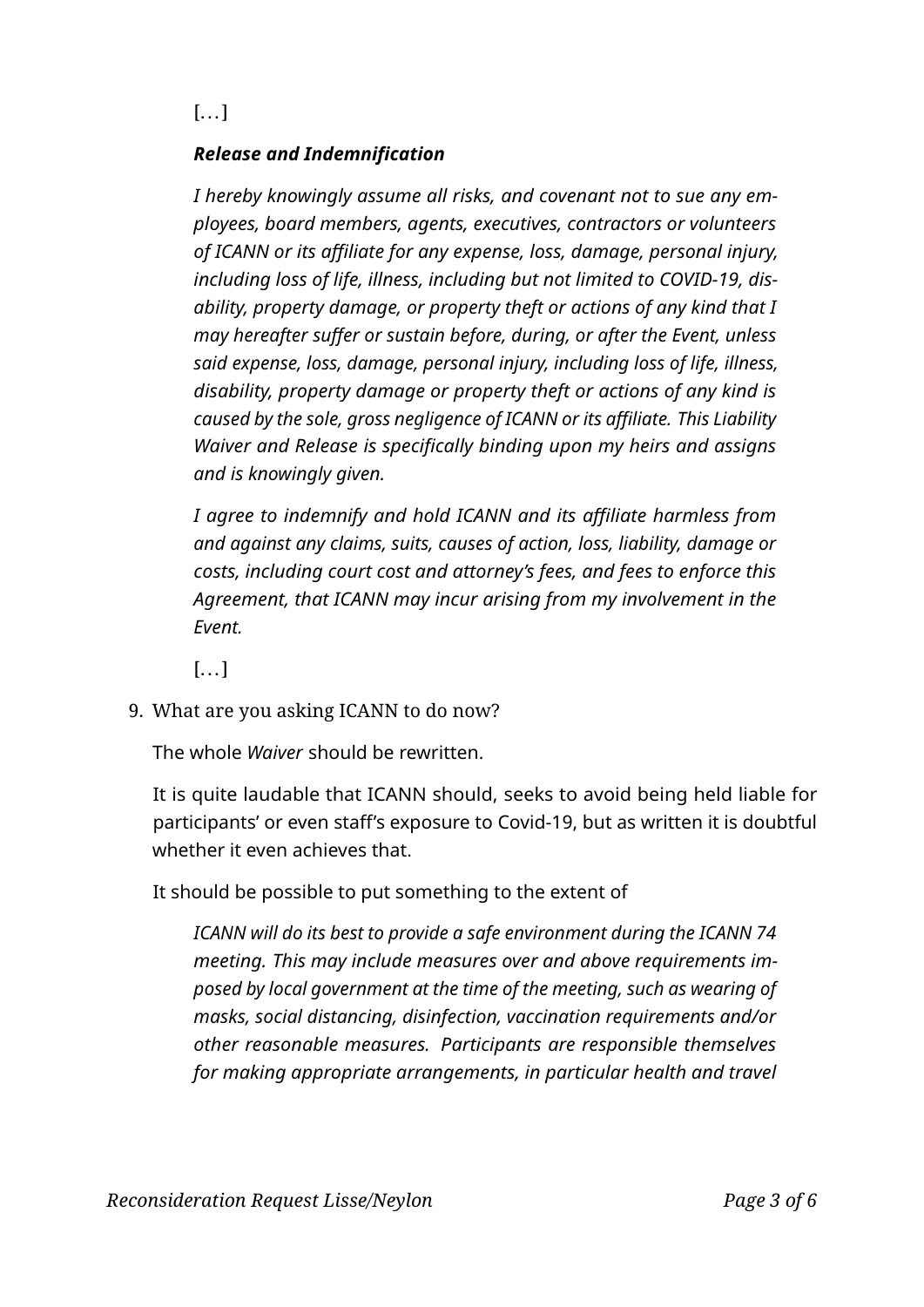*insurance covering Covid and consequential risks such as delays, quarantine, and hospitalization. ICANN will assume no liability in this regards, nor can participants rely on any assistance by ICANN in this regards. Participants not willing or able to accept this, may not attend in person but only virtually. The* Community Anti-Harassment Policy*,* Terms of Participation and Complaint Procedure*, and the* ICANN Expected Standards of Behavior *apply as usual.*

into binding form, even using plain language. After 2 years of the Covid epidemic none of this is news to anyone.

- Draft, 2022-04-11 10. Please state specifically the grounds under which you have the standing and the right to assert this Reconsideration Request, and the grounds or justifications that support your request.
	- Eberhard W Lisse ("EWL") is the Manging Director ("MD") of Namibian Network Information Center (Pty) Ltd ("NA-NIC")
		- **–** NA-NiC is the ccTLD Manager for .NA and a member of the ccNSO
		- **–** EWL is and has been Member, Vice-Chair and Chair of a number of the ccNSO and Cross Cross Constituency working groups.
	- Michele Neylon (MN) is the MD of Blacknight Internet Solutions, Inc. ("Blacknight")
		- **–** Blacknight is an ICANN accredited Registrar and a member of the RrSG.
		- **–** MN has been a member of multiple working working groups and a member of the GNSO Council.

As such the undersigned are part of ICANN's multistakeholder model, have been for a significant number of years, and thus believe to have standing.

• Blacknight attends ICANN meetings as they are a contracted party and subject to ICANN policies that are discussed at the meetings. While MN might be the most visible and frequent attendee other Blacknight employees attend ICANN events, especially when they are in Europe.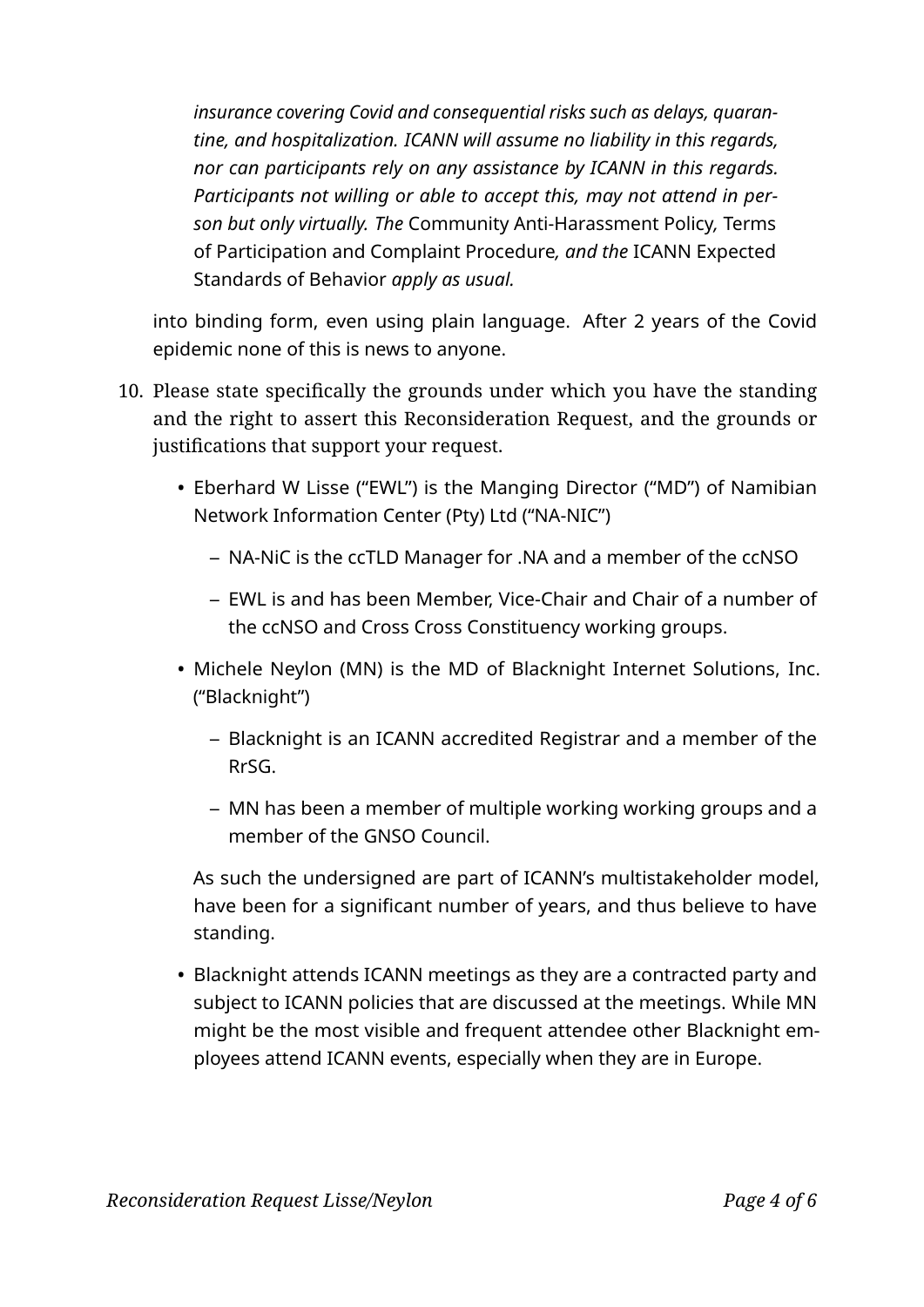- model. While EWL might be the most visible and frequent attendee other NA-NiC staff are members of several ccNSO and cross constituency working groups, and attend meetings especially when geographically feasible.
- The *Waiver* is not only unduly broad and even burdens the participant(s) with enforcement costs, if any. It is even doubtful whether it is enforceable under local jurisdiction.
- Expecting employers (not only Blacknight and/or NA-NIC) to force their staff to waive their rights in execution of their work related duties is unreasonable.
	- **–** Blacknight has sought legal advice on the *Waiver* which MN already shared with the Chairman of ICANN's Board and ICANN's CEO. The advice received was that they could not agree to the *Waiver* .
- The writers hereof are unaware of any ICANN Policy that makes the current or future participation in ICANN's multistakeholder model subject to *the sole discretion of ICANN's employees, agents and representatives* .
- NA-NiC attends ICANN meetings to participate in the multistakeholder<br>
model. While EWL might be the most visible and frequent attende other<br>
NA-NiC staff are members of several ccNSO and cross constituency work<br>
ing gro • A **mandatory** requirement for foreign nationals to access a US web site (*CDC*) as a condition for attendance at an event in a third country seems unreasonable in the opinion of EWL, who has professional expertise and extensive experience in the management of infectious disease (in pregnancy), due to his profession as an Obstetrician & Gynecologist.
- 11. Are you bringing this Reconsideration Request on behalf of multiple persons or entities? (Check one)

\_\_ X\_\_ Yes

\_\_\_\_\_ No

11a. If yes, is the causal connection between the circumstances of the Reconsideration Request and the harm substantially the same for all of the Requestors?

All in-person participants are affected by the *Waiver*.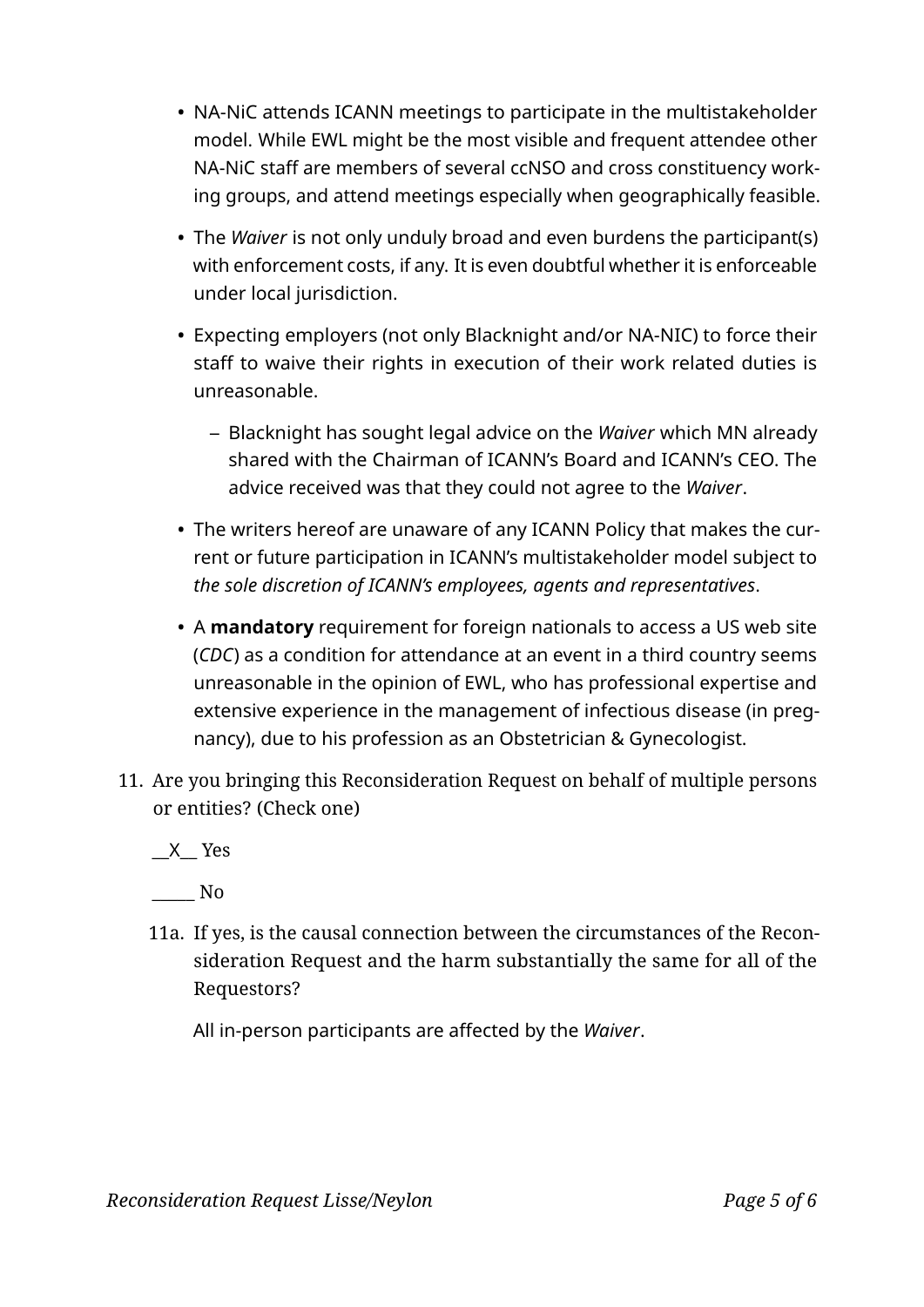12. Are you bringing this Reconsideration Request on an urgent basis pursuant to Article 4, Section 4.2(s) of the Bylaws?

\_\_ X\_\_ Yes

\_\_\_\_\_ No

12a. If yes, please explain why the matter is urgent for reconsideration.

Travel Arrangements must be made, and the closer it gets to the deadline the more difficult and expensive they become.

13. Do you have any documents you want to provide to ICANN?

Recent (IETF113) and upcoming (ARIN49) meetings have used different and more reasonable language in their waivers, extracts of which we enclose as PDFs for ease of reference.

Recent (IETF113) and upcoming (ARIN49) meetings have used differe<br>more reasonable language in their waivers, extracts of which we encl<br>PDFs for ease of reference.<br>bmitting my personal data, I agree that my personal data wi By submitting my personal data, I agree that my personal data will be processed in accordance with the ICANN Privacy Policy, and agree to abide by the website Terms of Service .

Signature Date

2022-04-11

Eberhard W Lisse Print Name

By submitting my personal data, I agree that my personal data will be processed in accordance with the ICANN Privacy Policy, and agree to abide by the website Terms

of Service . Signature Date

2022-04-11

Michele Neylon Print Name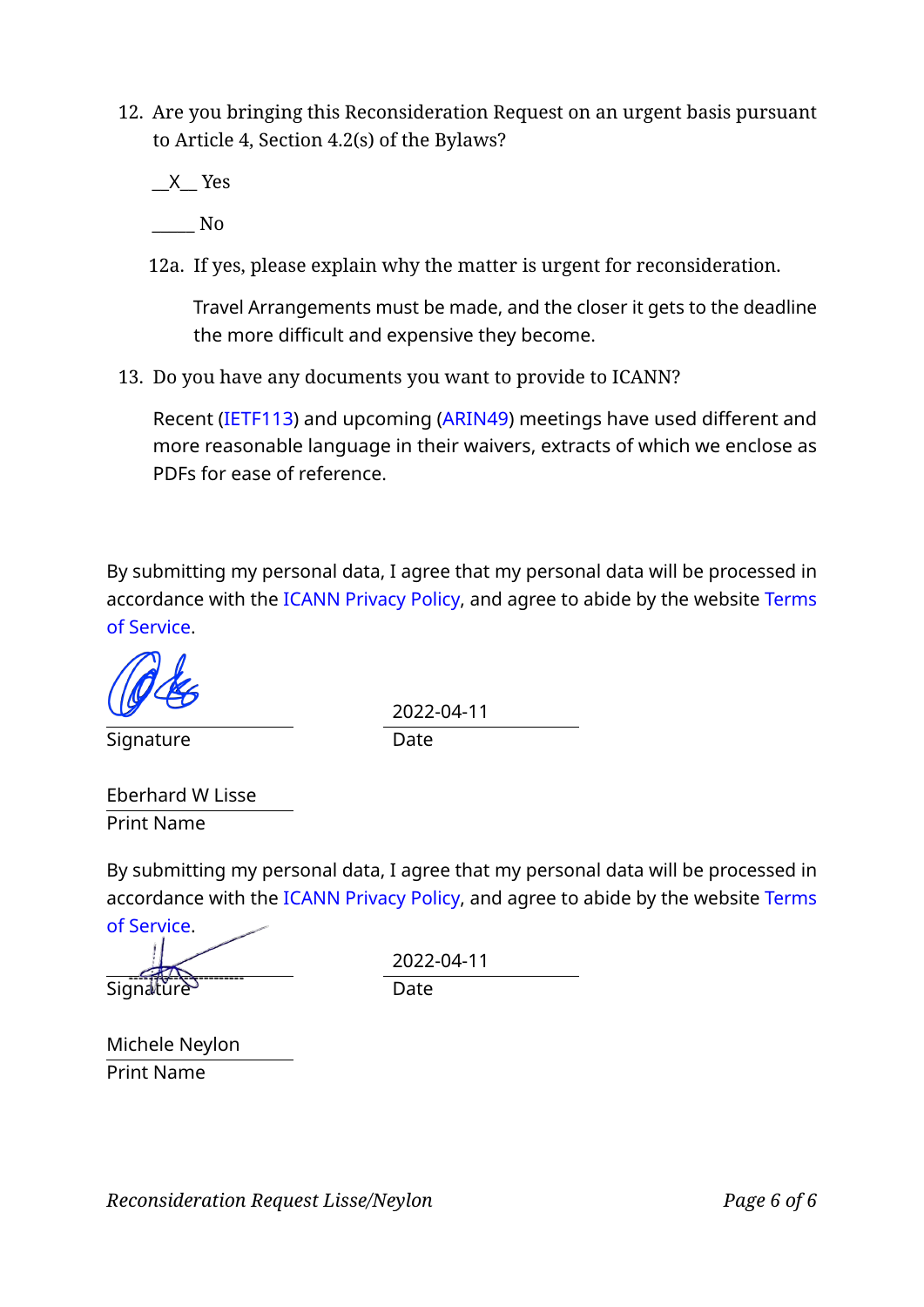## *IETF 113 Vienna Frequently Asked Questions*

*https://www.ietf.org/how/meetings/113/faq***\***

### **1** *Registration*

**[... ]**

### **1.1** *Is vaccination against COVID required for onsite participation?*

*Yes. The IETF LLC and IESG are in agreement that vaccination against COVID is an appropriate and reasonable requirement for onsite participation. You will be asked to confirm your vaccination status at registration, without being asked to supply any proof, with the following declaration:*

 $\checkmark$   $\,$  I confirm that I am fully vaccinated with a vaccine from the WHO Emergency Use List.

### **1.2** *What else do I have to agree to when I register for onsite participation?*

*In addition to confirming that you are fully vaccinated (see above) you must also agree to the following statement:*

 $\checkmark$  I will take necessary precautions while attending IETF 113, including complying with all COVID*related requirements that apply to the event venue or that are otherwise communicated to me by the IETF. While taking such precautions may reduce risk, any in person participation includes possible exposure to, and illness from, infectious diseases. By choosing to attend IETF 113 in person, I knowingly and freely assume all such risks related to illness and infectious diseases, such as COVID, even if arising from the negligence or fault of the IETF LLC, or its agents or partners. Further, I waive and release IETF LLC, and its contractors, agents and partners from and against claims arising from injury, loss, sickness or death from contraction or spread of COVID or other communicable disease due to travel to or attendance at an event hosted by the IETF.*

**[... ]**

 $*$ Last Accessed 2022-04-07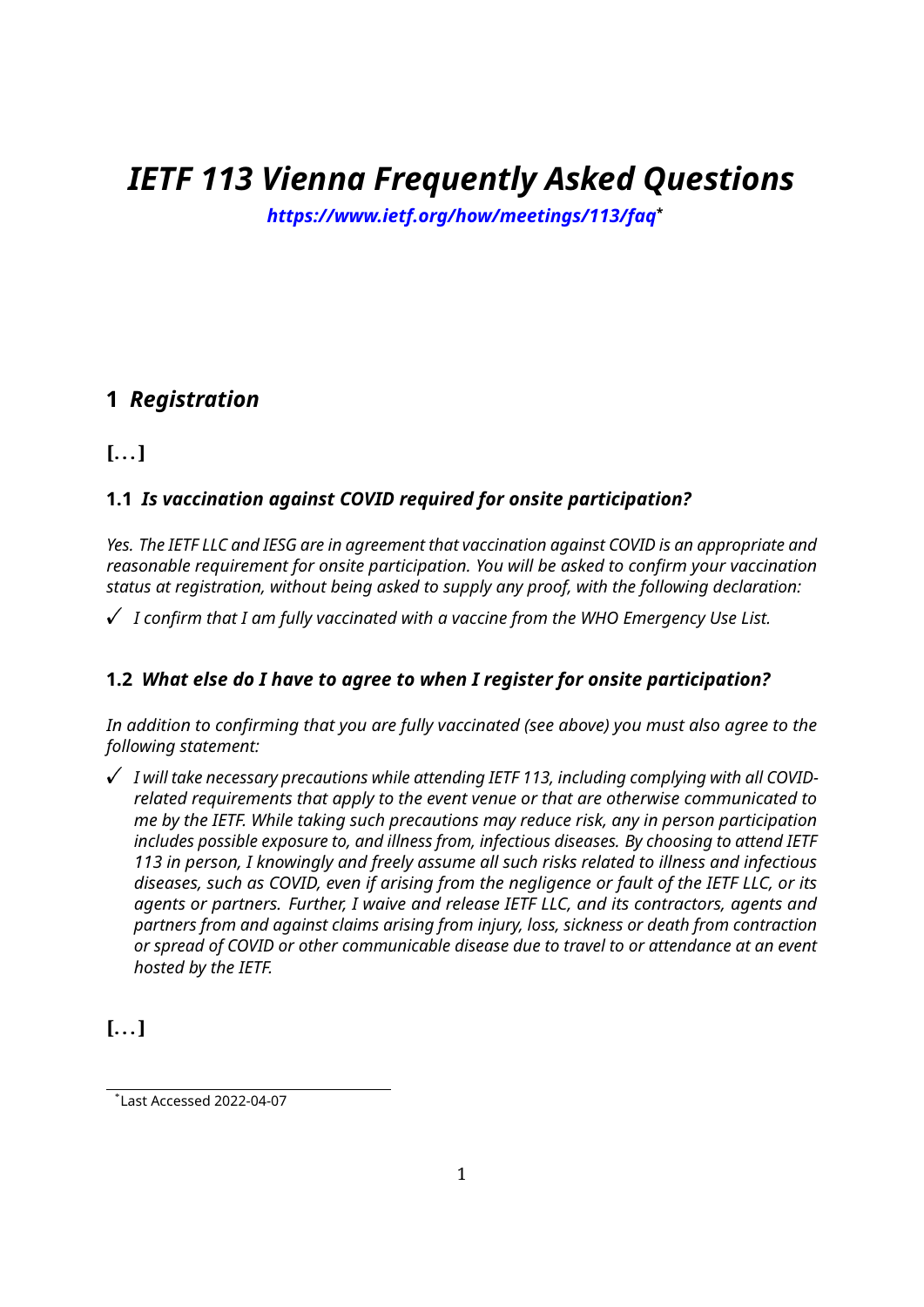### *Attendee Commitment to Safety Agreement and Waiver/Release for COVID-19 and other Communicable Diseases*

*https://arin.swoogo.com/arin49/1713781***\***

*The American Registry for Internet Numbers, Ltd. ("ARIN") values the safety of all of those on-site at ARIN 49 (the "ARIN 49 Event") in Nashville, and we will be taking preventative measures to* reduce the spread of COVID-19 along with other communicable diseases. To assist this effort, *we ask that participants commit to following safety and health protocols. Please recognize that even with these safeguards there remains a risk of exposure to and infection from infectious diseases, such as COVID-19, that you assume by attending the ARIN 49 Event. Additionally, the COVID-19 pandemic is a dynamic situation and this "Attendee Commitment to Safety Agreement and Waiver/Release for COVID-19 and Other Communicable Diseases" is subject to evolving local, state, and federal guidance.*

*To be an on-site ARIN 49 Event participant, you, the undersigned, acknowledge and agree to the following:*

- *Comply with all health and safety guidelines related to the ARIN 49 Event and take precautions recommended by the CDC and local and federal agencies, including: minimizing face touching, washing or sanitizing your hands frequently, avoiding risky environments, and self-monitoring for signs and symptoms of illness.*
- *Refrain from attending any ARIN 49 Event functions if you are ill, you are waiting for COVID-19 test results, you had close contact to a person who has tested positive for or who has symptoms/signs of COVID-19, you tested positive for COVID-19, or you experience any signs or symptoms of COVID-19 (including but not limited to fever or chills, cough, shortness of breath, fatigue, body aches, headache, new loss of taste or smell, sore throat, runny nose, nausea, vomiting, or diarrhea) within 10 days of the ARIN 49 Event.*
- *Accept that your failure to comply with any of the safety guidelines herein, provided at* the ARIN 49 Event, or provided by ARIN staff or instructors for the ARIN 49 Event, may *result in ARIN excluding you from attending or participating in the ARIN 49 Event.*
- *Accept and assume the risk that it is not possible for ARIN to completely prevent on-site participants from becoming exposed to, contracting, or spreading infectious diseases, such as COVID-19, at the ARIN 49 Event and/or on premises where ARIN 49 Event-related*

<sup>\*</sup> *Last Accessed 2022-04-07*